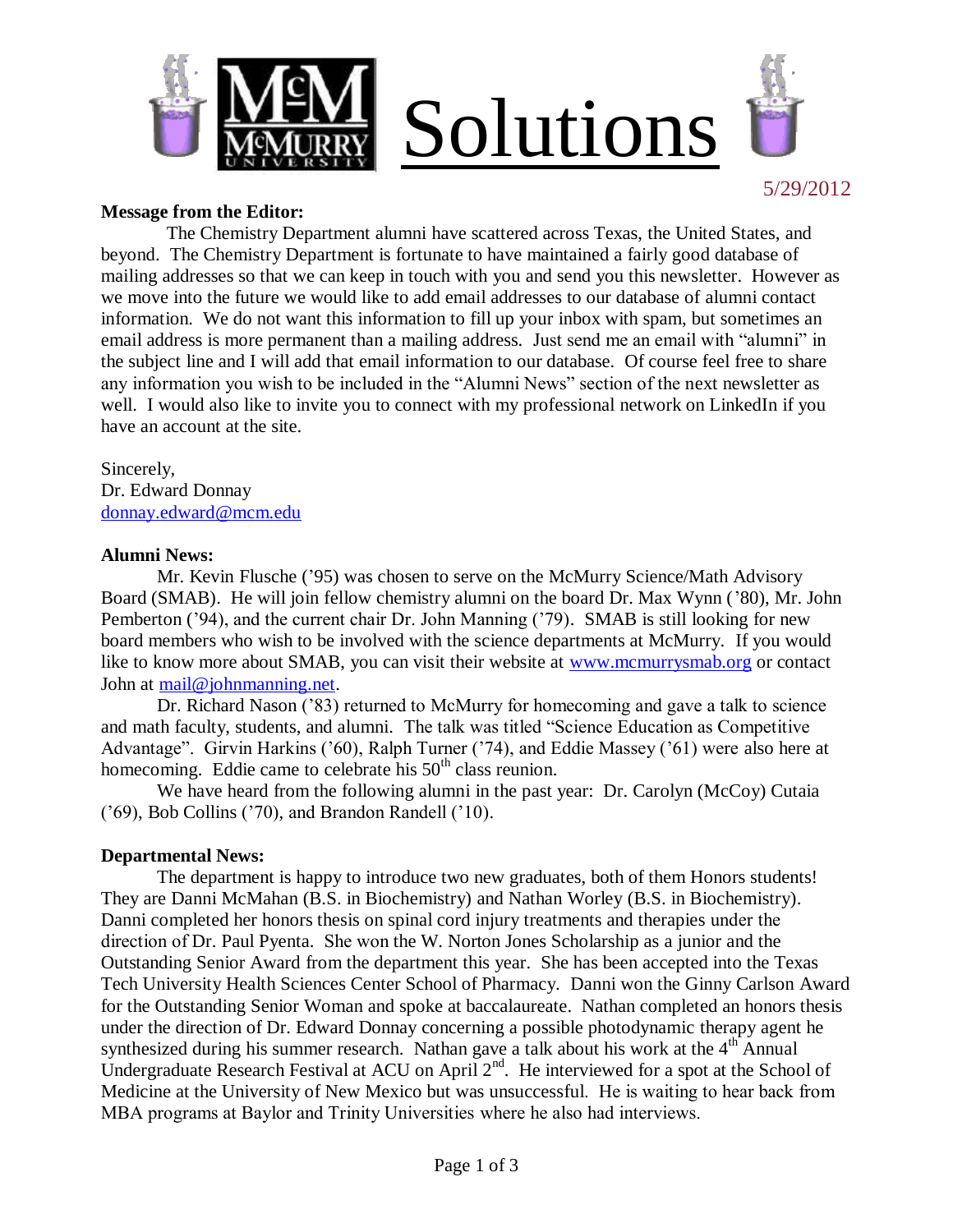At the McMurry Awards luncheon our laboratory manager, Steve Davis ('98) received the Exemplary Service Award from President Russell. It recognizes the excellent work that Steve has done for the biology and chemistry departments. The award includes a grant to support development activities so that Steve can continue to be the outstanding staff member he has shown himself to be.

At the March Board of Trustees meeting Drs. Donnay and Shin were awarded promotion to the position of associate professor with tenure. Dr. Donnay has been at McMurry since the fall of 2006 after postdoctoral stints at Furman University and Kent State University. Dr. Shin began at McMurry in the fall of 2008 after previously teaching at the University of San Francisco.

The department was successful in obtaining a one year renewal of our Welch Departmental Grant for \$25,000 that supports students and faculty doing research. The Welch Foundation has changed from three-year renewal periods to one-year renewals. This grant is essential for maintaining research activity in the department. Work being done under the Welch grant is described below. Dr. Hyunshun Shin received a Sam Taylor Award of \$2000 to fund her research.

The department curriculum underwent some minor changes. An internship in chemistry can now earn a student college credit if it is arranged beforehand. The current one-semester inorganic course will be replaced with a midlevel offering that fits better with the preparation and goals of students taking that course. An advanced course in inorganic chemistry may also be offered according to student demand. The chemistry minor has been changed to be more flexible. A student can take any three chemistry courses after general chemistry I and II to receive a minor.

The largest change this past year was the offering of general chemistry I and II over the summer term by Dr. Pyenta. The enrollment was much higher than expected. The course offerings appeal to those students who cannot begin general chemistry immediately due to a poor high school math background and to those needing to retake one of the courses, since the students can still sign up for organic chemistry in the fall of the next year and remain on track in their degree plans. Dr. Pyenta is teaching the courses again this summer and the classes are already close to full. This translates to a high enrollment in organic chemistry next fall.

# **Departmental Research:**

Drs. Donnay and Veltkamp were accompanied by students Nathan Worley and Amanda Genzling to the  $67<sup>th</sup>$  Southwest Regional Meeting of the ACS in Austin in November. Nathan presented a poster titled "Chromium polypyridyl complexes containing acidic groups" in the undergraduate session. The same two students attended the Baylor instrumentation workshop with Dr. Veltkamp in October.

Dr. Shin went to a POGIL workshop last summer in St. Paul, Minnesota. She also attended the  $242<sup>nd</sup>$  National ACS meeting in Denver where her student Jonathan Urbanczyk (a Dec. 2011 Biomedical Science major, Biochemistry minor) presented a poster titled "Synthesis of analogs with phenanthroline functionality targeting biosynthesis of lipid A in various gram-negative bacteria"**.** Dr. Shin also directed Jonathan's honors thesis.

This summer the department has six undergraduate students conducting research on the Welch Foundation Departmental Grant, including two from last summer continuing their work. Dr. Hyunshun Shin has three students working on her projects targeting the biosynthetic pathway for polyamines: Amanda Genzling, Staci Palacios, and Sara Ploetz. Dr. Edward Donnay will be supervising three students as well: Oluwatoyosi Adewunmi, Joshua Brooks, and Christi Barr. They will be trying to synthesize and characterize new chromium containing metal complexes. These complexes are possible photodynamic therapy agents and the students will also try to test the ability of the compounds to bind to DNA.